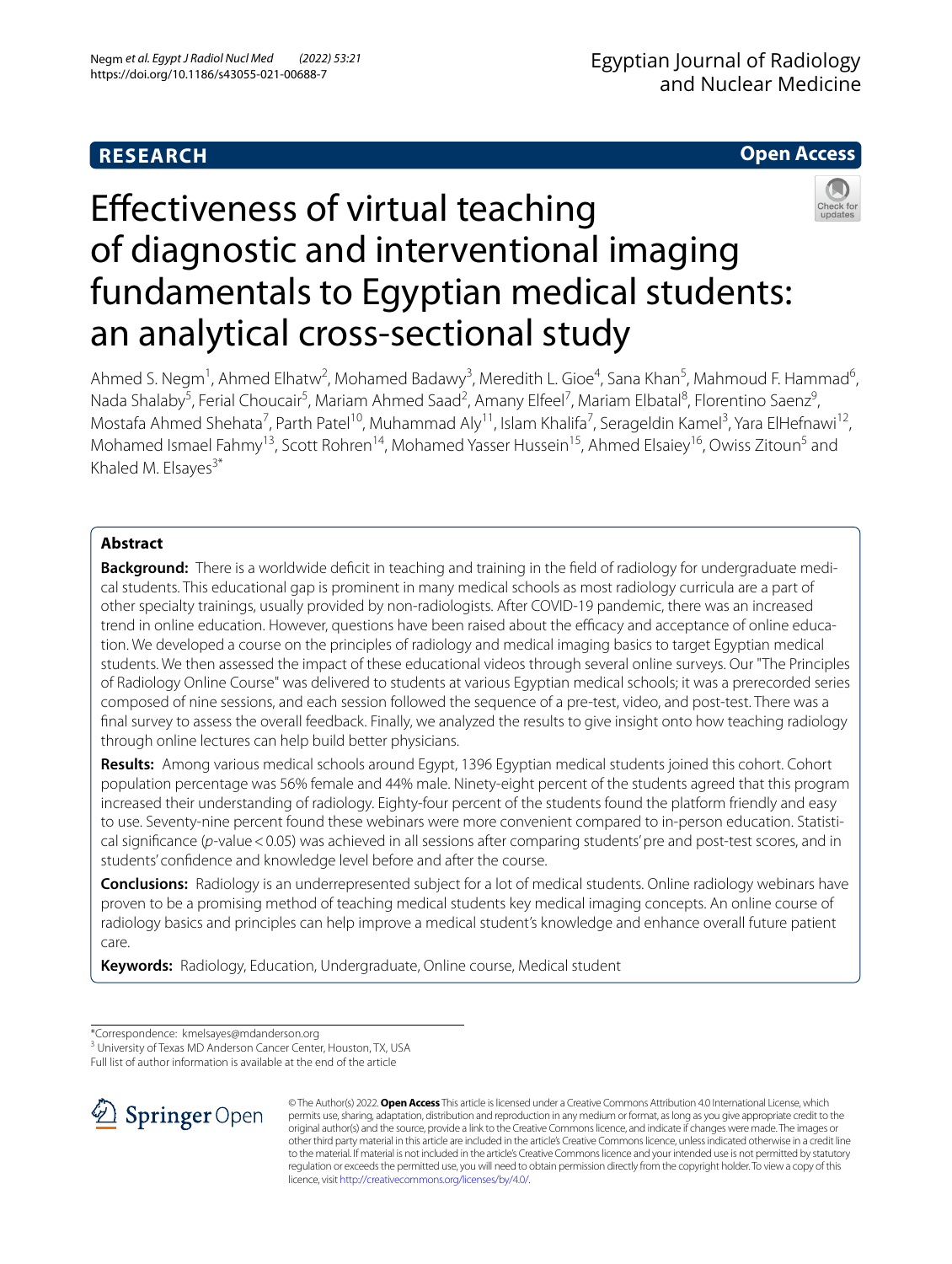# **Introduction**

COVID-19 pandemic has afected medical education in Egypt, as well as other countries  $[1, 2]$  $[1, 2]$  $[1, 2]$  $[1, 2]$  $[1, 2]$ . This led to shifting to online medical education platforms  $[3, 4]$  $[3, 4]$  $[3, 4]$  $[3, 4]$ . The literature has assessed the impact of COVID-19 on medical education and the benefts of virtual classrooms [\[5](#page-7-4)[–7](#page-7-5)]. Radiology was among the disciplines involved in the online medical education era [\[8](#page-7-6), [9\]](#page-7-7).

Students spent loads of time and efort in medical education to prepare themselves for future clinical practice. Despite the increasing role of imaging in the medical feld, radiology education is not receiving the required attention [[10\]](#page-7-8). Multiple studies have shown that medical students worldwide are lacking the basics necessary for imaging indication and interpretation [\[10](#page-7-8)[–12](#page-7-9)]. Recent literature has shown that medical students are aware of the importance of radiology education but unpleased with their undergraduate radiology curriculum [\[13](#page-7-10)]. The worldwide lack of basic undergraduate radiology knowledge has resulted in avoidable outcomes, such as difficulty interpreting basic imaging findings or ordering appropriate imaging by interns in their early years of clinical practice (internal medicine, surgery, pediatrics) [[12\]](#page-7-9). Therefore, we think that radiology undergraduate education should be delivered by radiology specialists instead of integrating it among other specialties delivered by non-radiologists [\[11](#page-7-11)].

To the best of our knowledge, no study has addressed the lack of undergraduate radiology education in Egypt specifcally; all conducted ones enlisted Egypt among other countries [[14,](#page-7-12) [15](#page-7-13)]. Our study could be the frst to

<span id="page-1-0"></span>

| <b>Session</b>                                   | <b>Number of students</b><br>completed both tests | Pre-test mean score<br>(SD) | Post-test mean score<br>(SD) | p value |
|--------------------------------------------------|---------------------------------------------------|-----------------------------|------------------------------|---------|
| Phase I                                          |                                                   |                             |                              |         |
| Principles of X-ray                              | 2723                                              | 3.70 (1.87)                 | 7.50(2.07)                   | < 0.001 |
| Clinical correlation of the chest radiographs    | 2080                                              | 5.46(2.13)                  | 8.29(2.00)                   | < 0.001 |
| Principles of CT                                 | 1787                                              | 4.64(2.20)                  | 7.70(2.00)                   | < 0.001 |
| Principles of MRI                                | 1616                                              | 4.10(1.83)                  | 7.66(2.32)                   | < 0.001 |
| Principles of ultrasonography                    | 1571                                              | 5.73(2.15)                  | 8.18 (2.04)                  | < 0.001 |
| Principles of contrast agents                    | 1538                                              | 5.10(1.64)                  | 6.87(1.85)                   | < 0.001 |
| Principles of PET and nuclear medicine           | 1457                                              | 4.90(2.05)                  | 6.94(2.06)                   | < 0.001 |
| Introduction to interventional radiology         | 1429                                              | 6.87(2.53)                  | 8.44 (2.03)                  | < 0.001 |
| Journey from roentgen to artificial intelligence | 1535                                              | 2.70(1.60)                  | 4.47(2.18)                   | < 0.001 |
| Phase II                                         |                                                   |                             |                              |         |
| Child abuse                                      | 735                                               | 4.73(1.43)                  | 6.91(1.78)                   | < 0.001 |
| Bone fractures                                   | 758                                               | 4.20(1.53)                  | 7.53(2.03)                   | < 0.001 |
| Breast                                           | 794                                               | 5.08(1.87)                  | 7.25(2.10)                   | < 0.001 |
| Pneumonia                                        | 682                                               | 4.89 (1.64)                 | 7.36(2.01)                   | < 0.001 |
| Flank pain                                       | 703                                               | 3.31(1.82)                  | 6.52(2.72)                   | < 0.001 |

address this topic. Here, we assess the efficacy of our online 'principles of radiology' course for Egyptian medical students to give an example to reimplement it on a larger global scale.

# **Methods**

We took informed consent from the participating students to use their survey answers and analysis for research purposes. An analytical cross-sectional study was conducted in our course period during February– May 2021.

## **Design and development**

Editorial board of our radiology academy designed an online radiology principles course to Egyptian medical students. This course aimed to boost students' knowledge with a specialized radiology education.

The course was designed and reviewed by our editorial board of radiology professors—from various renowned medical schools and universities among the United States and Canada, and who have many years of experience in radiology teaching. The course aimed to elaborate the principles of radiology in a series of nine pre-recorded lectures, each around an hour long. The lectures focused on different imaging modalities and discussed radiation and contrast safety with their respective topics. The learning objective for Phase I was to set a startup for all students regarding basic radiological imaging. Table [1](#page-1-0) lists the titles of the 9 lectures taught over a designated period of 1 month (February 2021). Phase II comprised of the Multidisciplinary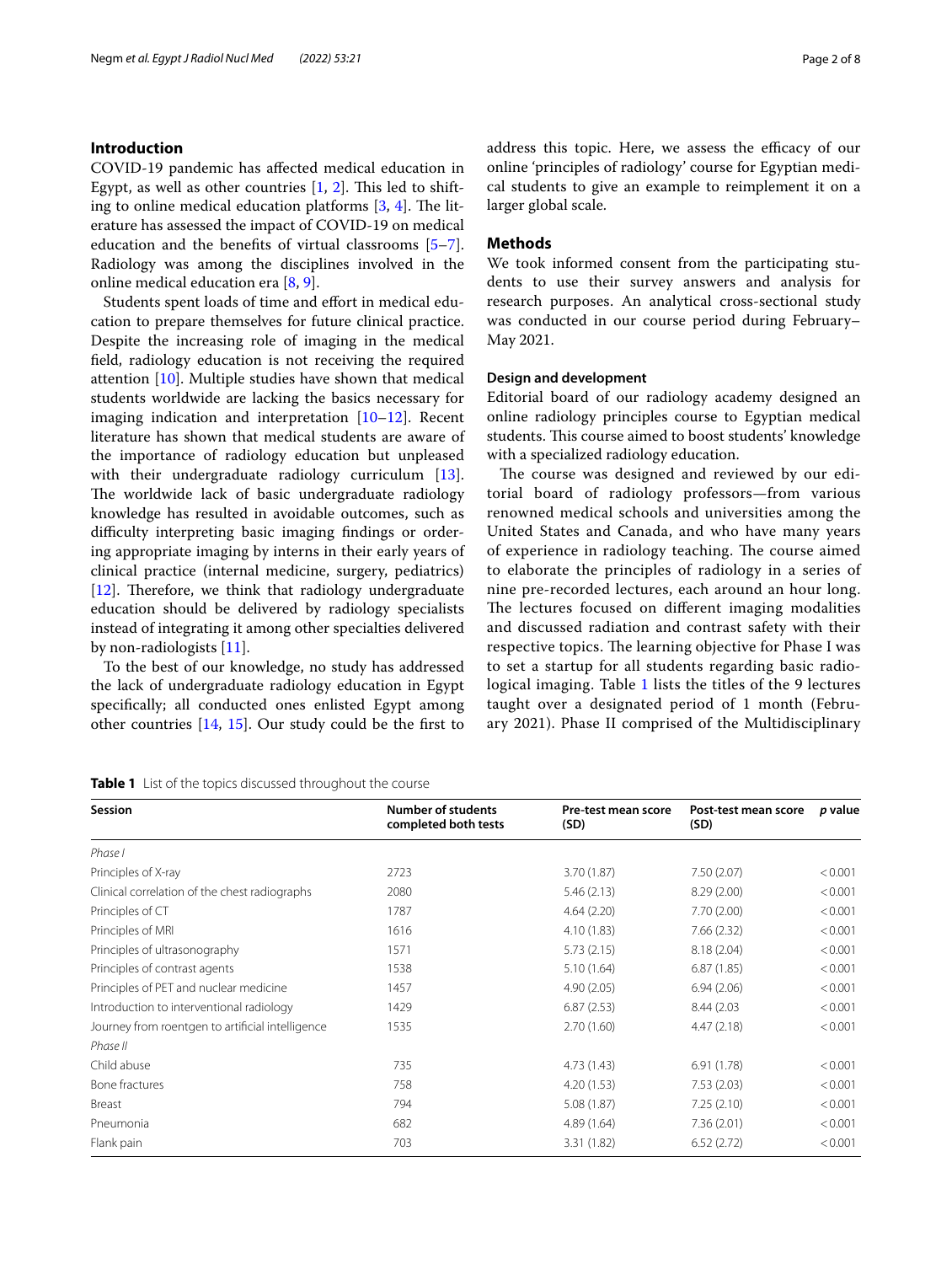Teaching of Radiology, in which a specialized radiologist and another specialist (i.e., surgeon) engaged in a live classroom where they integrated multiple diseases, both clinically and radiologically. Phase II live sessions were held on a biweekly basis in a period of approximately 2.5 months (March–May 2021) [[16\]](#page-7-14).

Throughout the course, each lecture had a pre-testpost-test design. An end of course survey was flled to measure the impact and feedback of the overall experience of students.

#### **Recruitment of ambassadors**

In nearly two weeks, we formed a team of 36 medical student ambassadors from diferent medical schools to cover most of Egypt (e.g., Cairo, Ain Shams, Alexandria, Al-Azhar, Benha, New Giza, Zagazig, Menoufa, Fayoum, Sohag, Assiut, Aswan). Each medical school had about 1 to 3 ambassadors. An ambassador had volunteered to join our team and represent their medical school after we reached out students' Facebook groups (Facebook, Inc., Menlo Park, CA) for recruitment and elaborated our course objectives. Apart from participating in online social media and students' extracurricular activities, there were no certain ambassador selection criteria. Ambassadors' role was to use social media platforms to announce for course enrollment to their colleagues at their medical school. The main platforms used were medical school Facebook groups and Twitter (Twitter, Inc., San Francisco, CA), which had the highest accessibility and reach rates among medical students in Egypt. The ambassadors designed an online campaign, shared it along with registration forms, and answered students' questions. The main channel of communication between registered students and ambassadors was through e-mails and WhatsApp groups (WhatsApp, Inc., Menlo Park, CA). This might explain that 78% of students heard about our course from social media.

# **Enrollment of candidates**

We aimed to beneft the largest number possible of students; most candidates were either a student or a house officer in their final year in an Egyptian medical school. The number of registered candidates  $(-10,000)$  exceeded the estimated rates, and therefore, a modifcation was formed to their selection criteria. Only students who fnished phase I (the prerecorded lectures of Radiology Principles) within a timeframe of approximately 1 month were eligible to attend phase II. From 10,000 students who applied to phase I, only 1364 passed on to phase II, in which they were split into two groups. Phase II live sessions were repeated twice for each group.

# **Tools**

The prerecorded lectures were sent via email to the enrolled students for them to access online at their own pace within a convenient period of approximately 1 month. The live sessions were streamed as video conferences on Zoom (Zoom Video Communications, San Jose, CA); each was an hour long and had a 15-min question and answer (Q&A) session in the end. Our team members coordinated the online rooms to facilitate screensharing as doctors combined their presentations. A chat box was utilized to share the pre-test and post-test links and organize the designated Q&A portion at the end of each lecture. This planned management was purposed to mimic the face-to-face educational experience. Lecture handouts were made and provided to the students via e-mail to enhance their learning experience.

## **Assessment**

Pre-test and post-test drafts were constructed by medical students who previously attended the course trials in the USA and Canada. Each lecturer reviewed the test drafts and modifed questions as needed to tailor the tests to their lectures content. Pre- and post-tests consisted of 10 multiple choice question per lecture. They were presented using Qualtrics software (Qualtrics, Provo, UT, USA). Data from the test scores were calculated; the pretest and post-test scores for each student were matched and analyzed using a Student's paired *t*-test with a *p*-value of less than 0.05.

The end-of-course survey was conducted through Survey monkey (SurveyMonkey Inc., California, USA). This survey collected demographic data about the student, the status of radiology education in their medical schools, and student ratings of each given lecture. It also heavily focused on the student's status regarding their interest, understanding, and confdence in the feld of radiology before and after completing this course. Subjective survey data were analyzed to measure statistical signifcance.

# **Results**

## **Statistical analysis**

Data of pre- and post-test scores were analyzed using a paired *t*-test on Microsoft Excel software (Microsoft, Redmond, Washington); a *p*-value of less than 0.05 was used as a measure of statistical signifcance between pre- and post-test score diferences (Table [1\)](#page-1-0). Only scores of students who completed both the pre- and post-tests were included in the analysis. After completion of the whole course (phases I and II), students completed a subjective evaluation survey on a four-point Likert scale to assess their confdence level of the learned radiology skills. MATLAB (The MathWorks, Natick,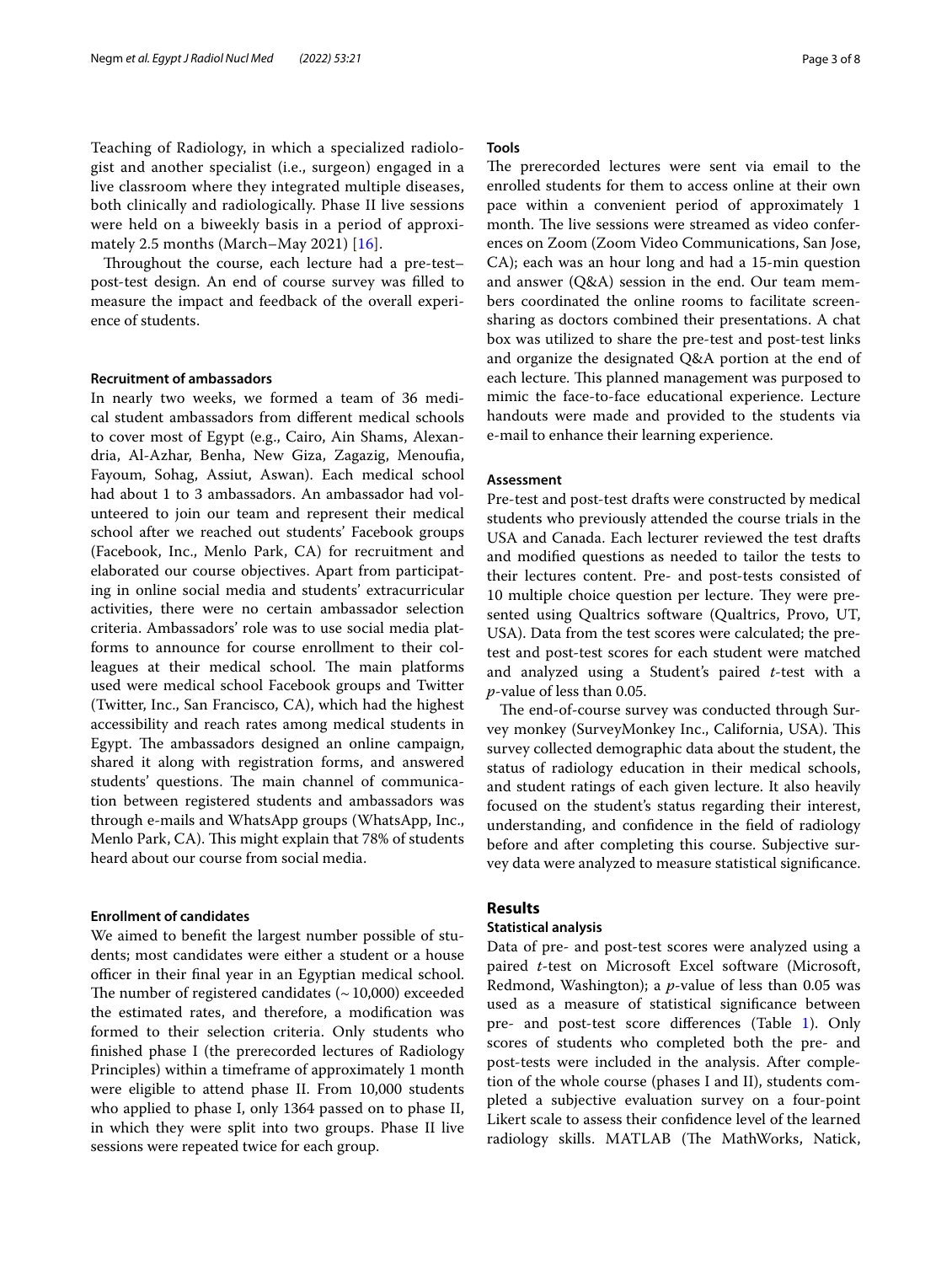Massachusetts) then was used to perform the Wilcoxon signed-rank test (with a one-tailed hypothesis) to compare between confdence levels before and after the course, with a *p*-value of less than 0.05 (Table [2](#page-3-0)).

# **Study results**

More than 10 thousand medical students initially enrolled in the program by completing an online signup interest form. An average of 1748 attendees completed both the pre-test and post-test for each session. A total of 1396 students answered the end-of-course survey with 1170 (83.81%), stating that they attended the whole 9 sessions. Gender distribution was 605 (43.3%) males, 787 (56.3%) females, and 4 (0.29%) preferred not to answer. Pre- and post-test scores of all course sessions were recorded, with statistical signifcance in all sessions (*p*-value<0.001) (Table [1](#page-1-0)).

A total of nearly 70% were students among frst six years of medical schools, while the remainder were either house officers or non-radiology staff. Attendees were

enrolled at medical schools across 9 diferent countries with 99.14% of the respondents studying medicine in Egypt. When asked if a radiology clerkship is required at their medical schools, nearly half (45.2%) stated that a radiology clerkship is not required at their medical schools.

A total of over 97% of the attendees agreeing that the program increased their understanding of radiology and will be useful in their clinical practice in the future (Fig. [1](#page-3-1)). Also, more than 91% of the attendees agreed that the program increased their interest in radiology (Fig. [2](#page-4-0)). Most students (over 96%) strongly or somewhat agreed that the course was a worthwhile experience. Particularly, most respondents stated that among the most important components in enhancing their understanding of radiology were "the interpretation of normal imaging" and "interpretation of clinical cases" (Fig. [3\)](#page-4-1). Seventy-nine percent of the respondents stated that "the amount of effort to complete the requirements for this program was just right."

#### <span id="page-3-0"></span>**Table 2** Statistical analysis of students' confdence level before and after the course (Phases I and II)

| <b>Confidence level</b>                                                     | Weighted average before the<br>session | Weighted average after the<br>session | p value |
|-----------------------------------------------------------------------------|----------------------------------------|---------------------------------------|---------|
| I am familiar with best-use radiology practices                             | .91                                    | 3.02                                  | < 0.001 |
| I am comfortable interpreting radiographs                                   | .84                                    | 2.94                                  | < 0.001 |
| I understand safety in radiology                                            |                                        | 3.12                                  | < 0.001 |
| I am able to identify gross abnormalities on imaging                        | 2.17                                   | 3.16                                  | < 0.001 |
| I am familiar with how imaging is used as a diagnostic tool                 | 2.28                                   | 3.26                                  | < 0.001 |
| I am familiar with the different imaging modalities and when to use<br>them | 2.12                                   | 3.23                                  | < 0.001 |

<span id="page-3-1"></span>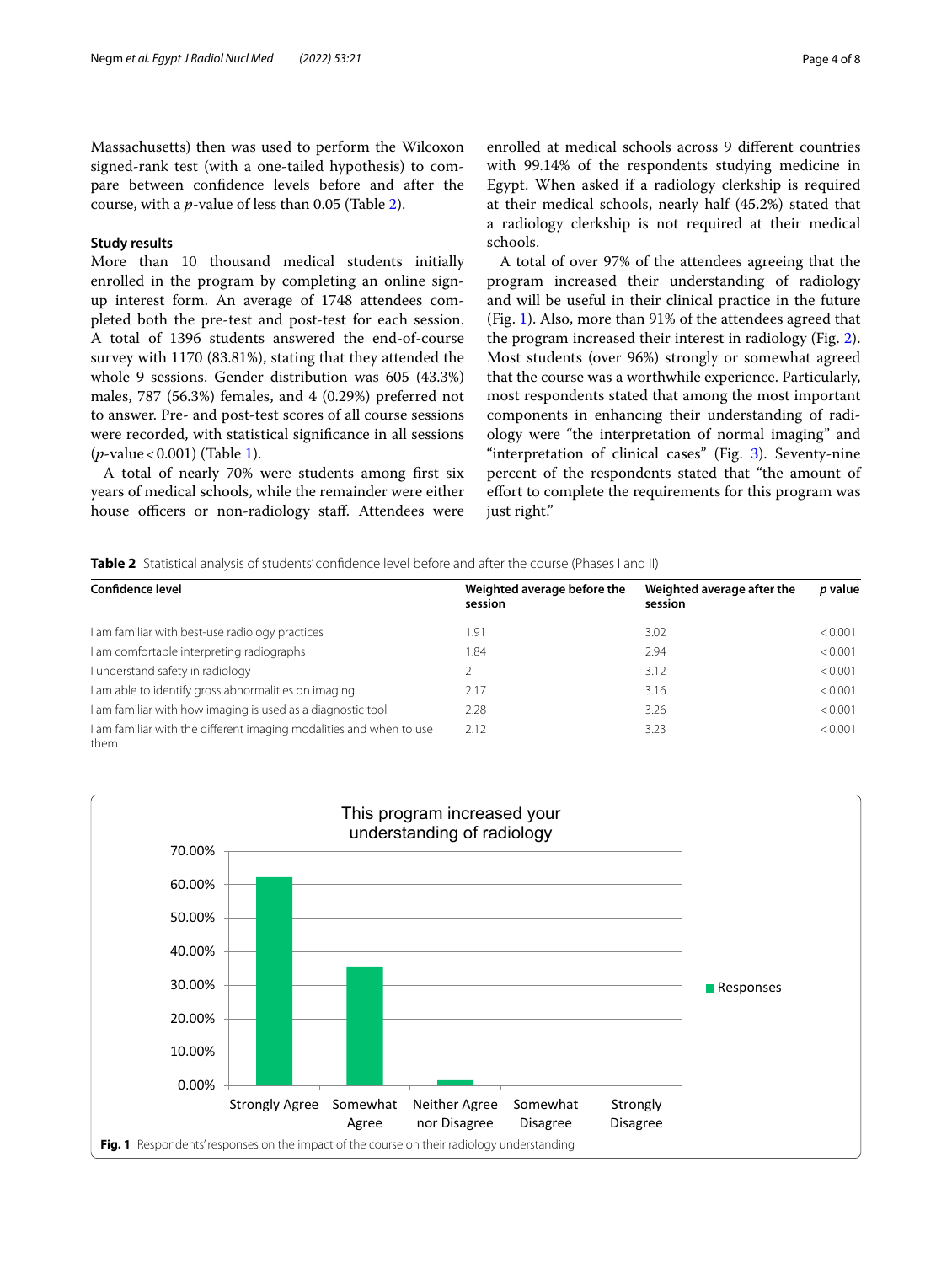

<span id="page-4-0"></span>

<span id="page-4-1"></span>Students were asked to rate Phase I sessions on a 5-point Likert score. The average rating for all 9 sessions was 4.12 points, which translates to 80% of the sessions being rated good or excellent. Fifty-eight percent of participants reported that topics presented in the program were "excellent and clinically important to learn," and 39% of participants reported that they were "good and somewhat important to learn." More than 90% of students stated they are "strongly" or "very" likely to recommend this program to others.

Subjective assessment of students' confidence level was performed in the end-of-course survey to assess their confdence using and interpreting diferent imaging modalities. This assessment used a 4-point Likert score: not confident at all = 1 point, somewhat confident = 2, moderately confident = 3, and very confident =  $4$  (Fig. 4). Statistical significance  $(p<0.001)$  was achieved regarding their confdence level before and after the course (Table [2\)](#page-3-0). Subjective data regarding usefulness of both the pre-test–post-test model were measured (Fig. [5](#page-5-1)).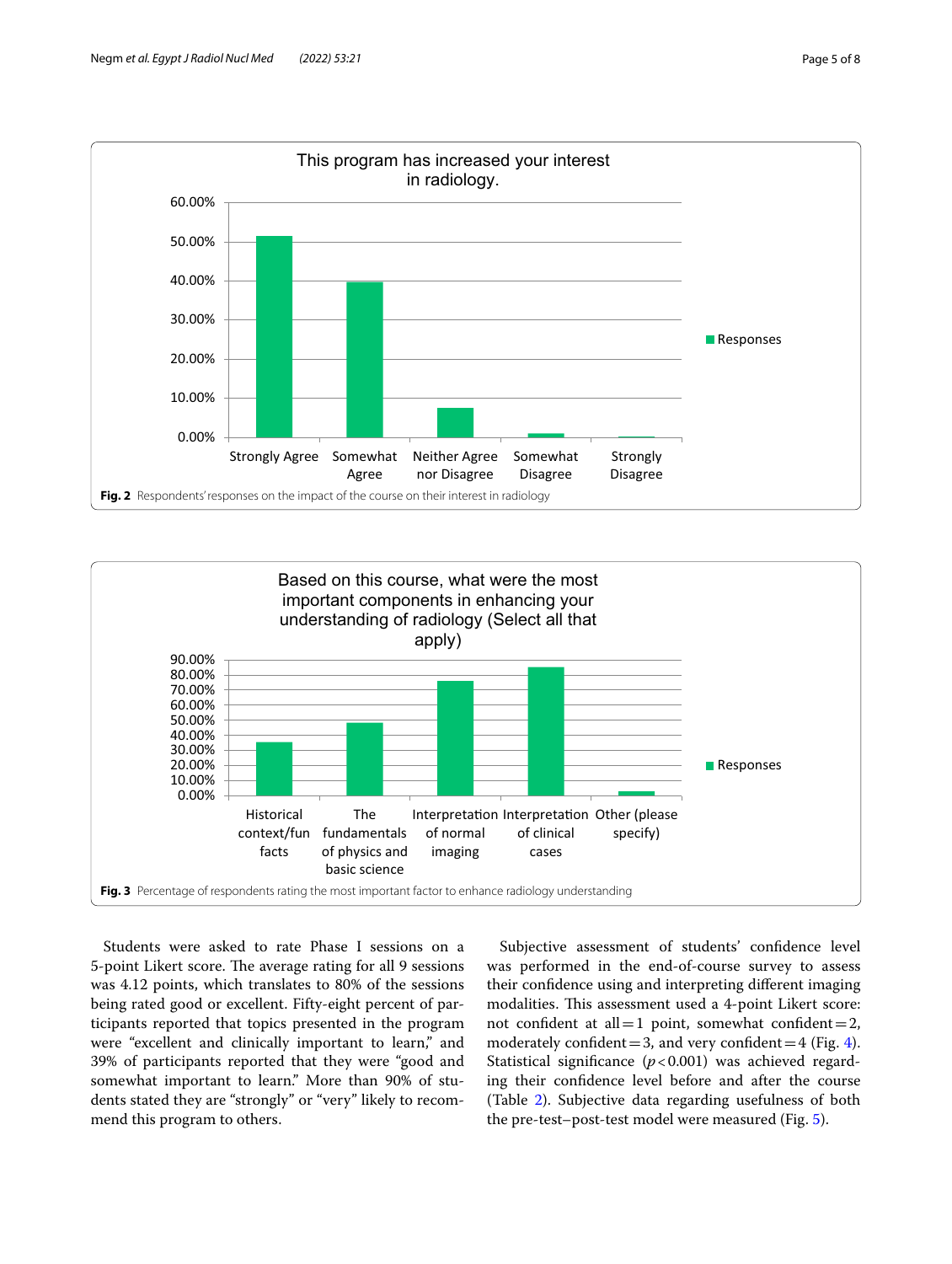

<span id="page-5-0"></span>

# <span id="page-5-1"></span>**Discussion**

COVID-19 made a paradigm shift in undergraduate medical education in many ways  $[4, 17, 18]$  $[4, 17, 18]$  $[4, 17, 18]$  $[4, 17, 18]$  $[4, 17, 18]$  $[4, 17, 18]$ . This shift afected in-person interactive education and led to searching for alternatives, such as virtual learning and classroom, even in Egypt  $[7, 19]$  $[7, 19]$  $[7, 19]$  $[7, 19]$  $[7, 19]$ . The number of medical education webinars has drastically increased since then [[20,](#page-7-18) [21](#page-7-19)]. With the help of online social media, virtual learning was introduced as an alternative tool and caused a shift from face-to-face interaction to online webinars. Zoom is one of the most used platforms for medical education today [[5,](#page-7-4) [22\]](#page-7-20).

Despite the rising importance of radiological imaging, radiology teaching continues to be fragmented globally [[23–](#page-7-21)[27\]](#page-7-22). One study showed lack of radiology education infrastructure in 13 African countries, including Egypt [ $14$ ]. Therefore, we implemented a virtual radiology education model for medical students in Egypt. Our model was divided into two phases: phase I of 9 pre-recorded lectures, and phase II of 5 live sessions. We conducted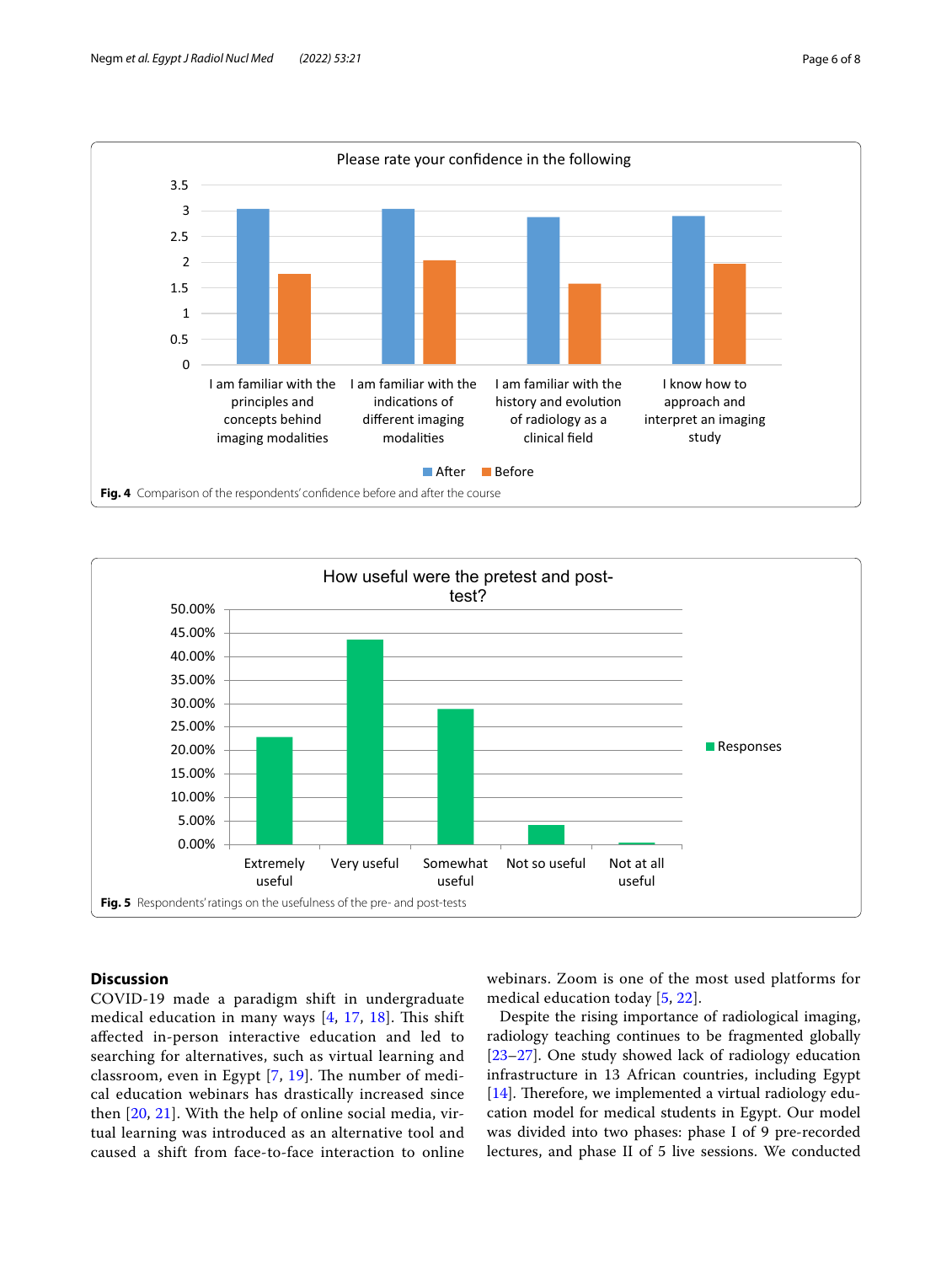phases I and II sessions via YouTube (YouTube, Inc., San Bruno, CA) then Zoom, respectively. From the registration forms, nearly half (45%) of participants stated that a radiology clerkship was not required at their medical school. This might have contributed to high attendance rate of all sessions (83%), with an average session rating of 4.12 out of 5. We used a pre-test–post-test design to assess students' performance before and after each session; we achieved statistical signifcance for all sessions after comparing between pre- and post-test results. Several subjective data were assessed before and after the course regarding students' level of confdence and knowledge in interpretation of diferent radiographs, familiarity of best-use radiological practices, and the utility of variable radiological modalities (Table [2\)](#page-3-0).

In the end-of-course survey, 62% and 51% of students strongly agreed that the course increased their understanding and interest of radiology, respectively (Figs. [1](#page-3-1), [2\)](#page-4-0). Most participants (72%) considered radiology as a future career at the course end-survey. Therefore, we believe our course matched students' knowledge level about radiology which is evidenced by the vast majority (79%) of students evaluating the course content to be "just right" and clinically important. Similar studies were achieved in the United Kingdom, India, and Australia regarding students' perception of interventional radiology as a specialty [\[23](#page-7-21), [24](#page-7-23), [26\]](#page-7-24).

Overall, we suggest from our study that increased exposure to radiology would augment students' desire to pursue radiology as a future career. We also emphasize the role of social media platforms in introducing online courses to medical students. Since this course was designed solely for medical students, we wish to introduce a more specialized course for radiology residents. We hope this course will highlight radiology as a separate specialty as well, not a minority compared to other specialties.

# **Limitations**

A limitation of this study was that there was small participation of medical graduates (5%) into the course despite being designed exclusively for medical students. The registration form did not include a question inquiring the candidates about the name of their medical school in Egypt (which we will add to future registration forms); only the country of medical school was asked. Therefore, in ambassadors' recruitment, we tried to cover most of Egyptian medical schools. Another limitation was the participation of a very tiny portion from other countries (0.86%). In addition, topics regarding safety and radiation hazards were not discussed separately in our course, but rather with other topics. The course was mainly designed to teach medical students about basics of radiology as a specialty and how to interpret the diferent imaging modalities and when to order them. We hope to address the issue of radiation hazards and how to prevent them in a standalone session, and we aim to address all these limitations in our future cohorts when we apply it on a larger scale.

# **Conclusions**

An online course of teaching fundamentals of imaging modalities could be delivered through an online format to medical students in a single or several countries and could be recorded to be accessible anytime by them. Focusing on a single modality of imaging at a time helps students learn radiology fundamentals, interpret studies, and locate abnormalities.

Nearly half of Egyptian medical students who participated in our cohort believe that imaging interpretation is under-taught in their curricula. Students eagerly participated and helped in the implementation of the virtual course, overcoming COVID-19 restrictions and increasing their knowledge and interest in radiology as a specialty.

A precise understanding of radiology principles is imperative to enhance clinical decision-making and their proper use in medicine. Thus, a multidisciplinary approach following radiology fundamentals can be complementary to the course and enrich students' perception of radiology learning through flling possible gaps in undergraduate radiology education.

#### **Acknowledgements**

We would like to thank all our radiology professors who contributed to lecturing and outlining our course content. We also would like to thank all our ambassadors who contributed to sharing online course material among their respective medical schools.

#### **Authors' contributions**

ASN wrote the discussion section and was a major contributor in revising, editing, and citing references for the fnal manuscript. MB wrote the introduction section. MA Shehata wrote the abstract. IK wrote the results section. YE wrote the methods section. MIF wrote the conclusion section. ASN, A Elhatw, and MB were head organizers of ambassadors and of moderating the online course. SR and PP designed the pre- and post-tests online platforms. NS and FC contributed to statistical analysis of test results. SK, MLG, and SK were responsible for availability of online course materials to candidates. FS and MA contributed to organizing phase I of the course, while A Elsaiey and OZ contributed to organizing phase II. A Elhatw, MB, MFH, MA Saad, A Elfeel, ME, and MYH were ambassadors of the course in their respective medical schools/ universities. All authors reviewed and provided input before and during drafting of the manuscript. KME is chief-in-editor of Academy of Online Radiology Education (ACORE) which organized the online course. All authors read and approved the fnal manuscript.

#### **Funding**

Not applicable.